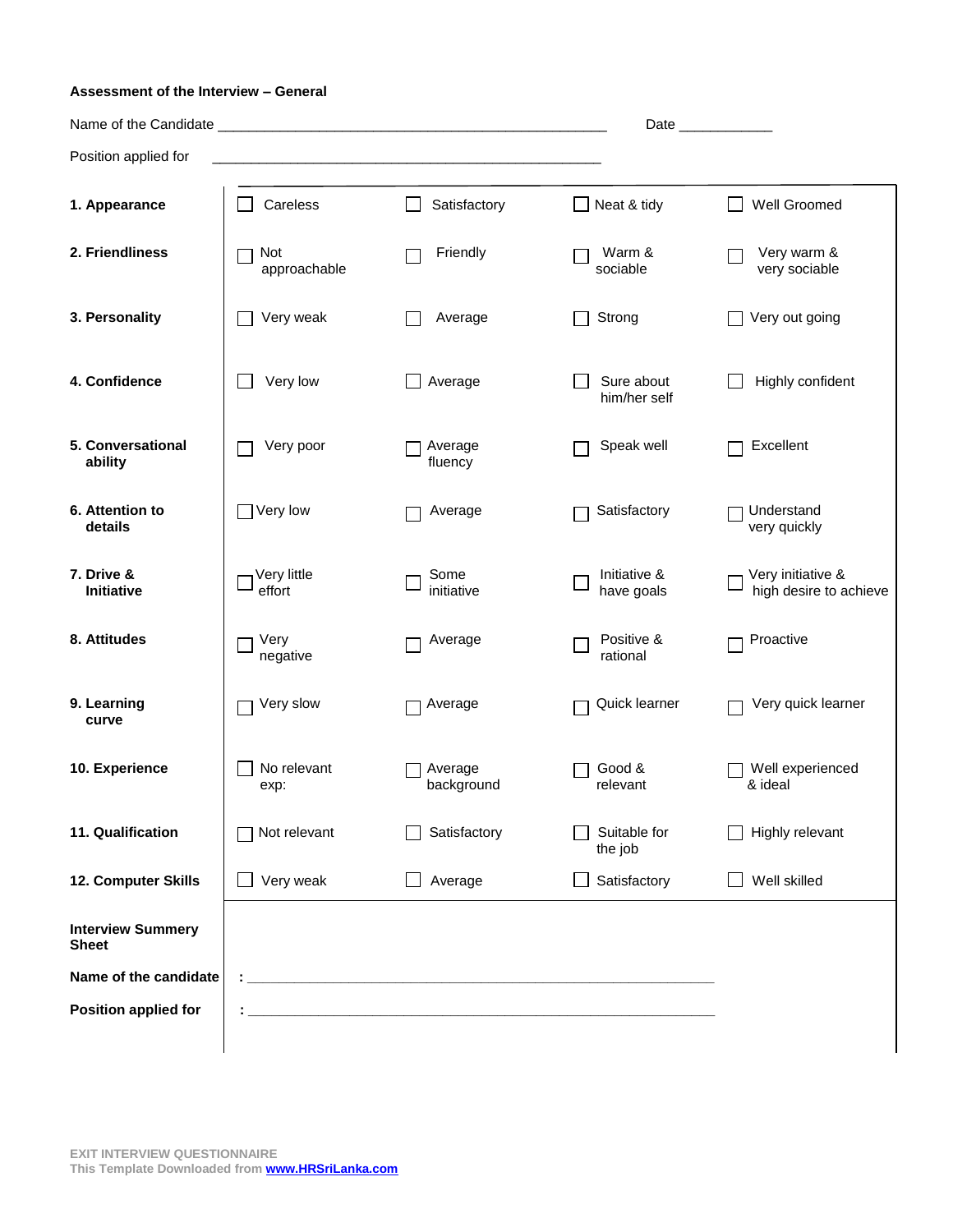| Date & Type of the<br>Interview<br>(Technical/ General) | Name and signature of the<br>interviewer | <b>General Comments</b> |
|---------------------------------------------------------|------------------------------------------|-------------------------|
|                                                         | Name                                     |                         |
|                                                         | Signature                                |                         |
|                                                         | Name                                     |                         |
|                                                         | Signature                                |                         |
|                                                         | Name                                     |                         |
|                                                         | Signature                                |                         |
|                                                         | Name                                     |                         |
|                                                         | Signature                                |                         |

## **Knowledge & Experience**

|                            | Task, Duties & Responsibilities |
|----------------------------|---------------------------------|
| <b>Current Occupation</b>  |                                 |
|                            |                                 |
|                            |                                 |
|                            |                                 |
|                            |                                 |
| <b>Previous Occupation</b> |                                 |
|                            |                                 |
|                            |                                 |